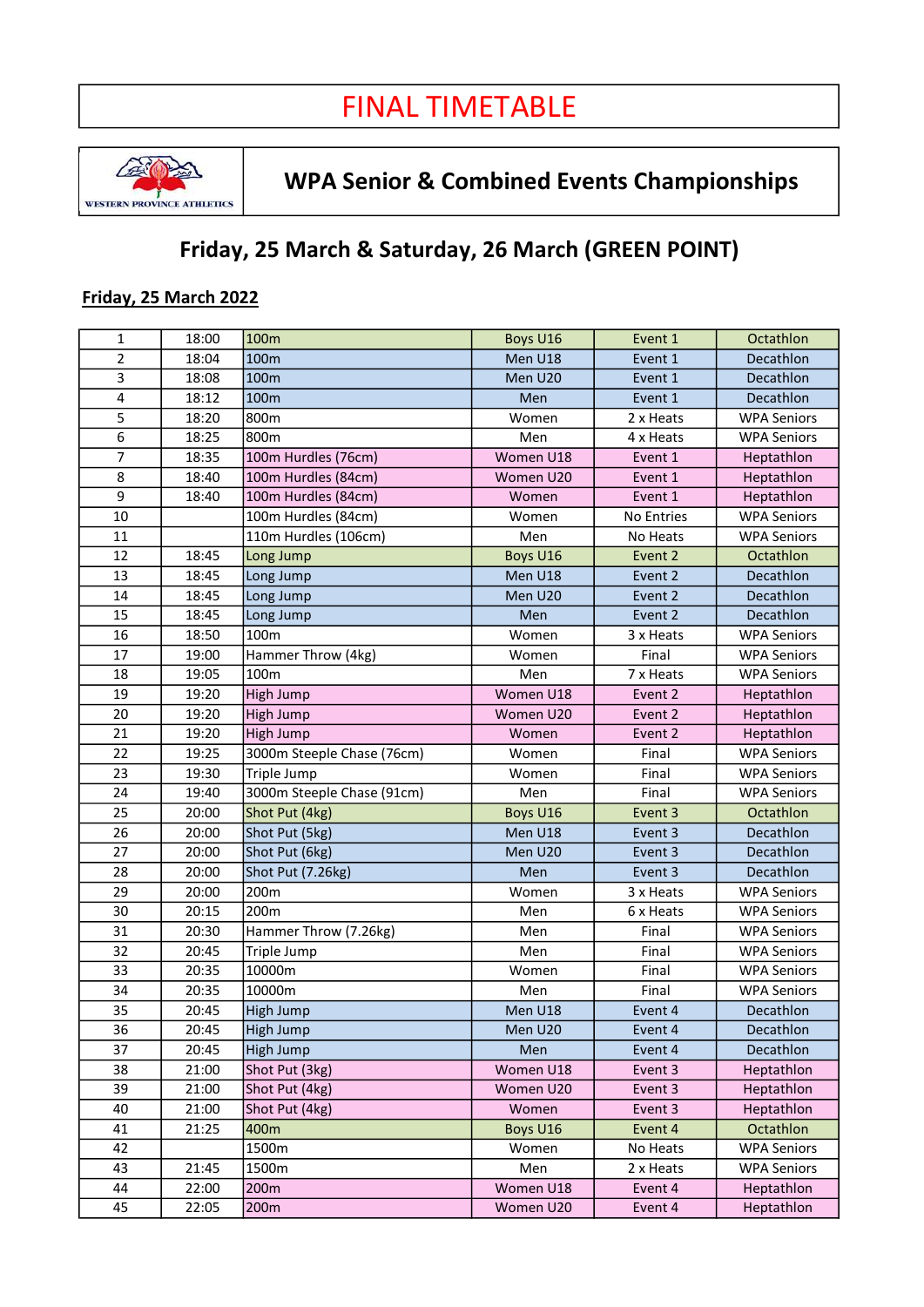| 46 | 22:05 | 200m             | Women   | Event 4   | Heptathlon         |
|----|-------|------------------|---------|-----------|--------------------|
| 47 | 22:15 | 400m             | Women   | 2 x Heats | <b>WPA Seniors</b> |
| 48 | 22:20 | 400 <sub>m</sub> | Men     | 5 x Heats | <b>WPA Seniors</b> |
| 49 | 22:35 | 400 <sub>m</sub> | Men U18 | Event 5   | <b>Decathlon</b>   |
| 50 | 22:40 | 400 <sub>m</sub> | Men U20 | Event 5   | Decathlon          |
| 51 | 22:45 | 400m             | Men     | Event 5   | Decathlon          |

## Saturday, 26 March 2022

| 52  | 10:00 | 90m Hurdles (76cm)   | Girls U16 | Event 1        | Pentathlon         |
|-----|-------|----------------------|-----------|----------------|--------------------|
| 53  |       | Pole Vault           | Men       | No Entries     | <b>WPA Seniors</b> |
| 54  | 10:00 | High Jump            | Women     | Final          | <b>WPA Seniors</b> |
| 55  | 10:00 | Shot Put (4kg)       | Women     | Final          | <b>WPA Seniors</b> |
| 56  | 10:00 | Javelin Throw (800g) | Men       | Final          | <b>WPA Seniors</b> |
| 57  | 10:10 | 110m Hurdles (91cm)  | Men U18   | Event 6        | Decathlon          |
| 58  | 10:15 | 110m Hurdles (98cm)  | Men U20   | Event 6        | Decathlon          |
| 59  | 10:20 | 110m Hurdles (106cm) | Men       | Event 6        | Decathlon          |
| 60  | 10:30 | 110m Hurdles (106cm) | Men       | Final          | <b>WPA Seniors</b> |
| 61  |       | 100m Hurdles (84cm)  | Women     | No Entries     | <b>WPA Seniors</b> |
| 62  | 10:45 | 100m Hurdles (84cm)  | Boys U16  | Event 5        | Octathlon          |
| 63  | 10:55 | 100m                 | Men       | 3 x Semi-Final | <b>WPA Seniors</b> |
| 64  | 11:00 | Long Jump            | Men       | Final          | <b>WPA Seniors</b> |
| 65  | 11:05 | 800m                 | Women     | Final          | <b>WPA Seniors</b> |
| 66  | 11:15 | 800m                 | Men       | Final          | <b>WPA Seniors</b> |
| 67  | 11:15 | <b>High Jump</b>     | Girls U16 | Event 2        | Pentathlon         |
| 68  |       | Pole Vault           | Women     | No Entries     | <b>WPA Seniors</b> |
| 69  | 11:30 | Javelin Throw (600g) | Women     | Final          | <b>WPA Seniors</b> |
| 70  | 11:30 | Discus Throw (1,5kg) | Men U18   | Event 7        | Decathlon          |
| 71  | 11:30 | Discus Throw (2kg)   | Men U20   | Event 7        | Decathlon          |
| 72  | 11:30 | Discus Throw (2kg)   | Men       | Event 7        | Decathlon          |
| 73  | 11:30 | Shot Put (7.26kg)    | Men       | Final          | <b>WPA Seniors</b> |
| 74  | 12:00 | 200m                 | Men       | 3 x Semi-Final | <b>WPA Seniors</b> |
| 75  | 12:00 | <b>High Jump</b>     | Boys U16  | Event 6        | Octathlon          |
| 76  |       | 400m Hurdles (76cm)  | Women     | No Entries     | <b>WPA Seniors</b> |
| 77  | 12:15 | Shot Put (3kg)       | Girls U16 | Event 3        | Pentathlon         |
| 78  |       | 400m Hurdles (91cm)  | Men       | No Heats       | <b>WPA Seniors</b> |
| 79  | 13:00 | Pole Vault           | Men U18   | Event 8        | Decathlon          |
| 80  | 13:00 | Pole Vault           | Men U20   | Event 8        | Decathlon          |
| 81  | 13:00 | Pole Vault           | Men       | Event 8        | Decathlon          |
| 82  | 13:00 | Long Jump            | Girls U16 | Event 4        | Pentathlon         |
| 83  | 13:00 | Long Jump            | Women U18 | Event 5        | Heptathlon         |
| 84  | 13:00 | Long Jump            | Women U20 | Event 5        | Heptathlon         |
| 85  | 13:00 | Long Jump            | Women     | Event 5        | Heptathlon         |
| 121 | 13:30 | 400m                 | Men       | 2 x Semi-Final | <b>WPA Seniors</b> |
| 86  | 14:00 | 100m                 | Women     | Final          | <b>WPA Seniors</b> |
| 87  | 14:00 | Discus Throw (1kg)   | Women     | Final          | <b>WPA Seniors</b> |
| 88  | 14:00 | High Jump            | Men       | Final          | <b>WPA Seniors</b> |
| 89  | 14:00 | Javelin Throw (600g) | Boys U16  | Event 7        | Octathlon          |
| 90  | 14:05 | 100m                 | Men       | Final          | <b>WPA Seniors</b> |
| 91  | 14:20 | 800m                 | Girls U16 | Event 5        | Pentathlon         |
| 92  | 14:30 | 1500m                | Women     | Final          | <b>WPA Seniors</b> |
| 93  | 14:40 | 1500m                | Men       | Final          | <b>WPA Seniors</b> |
| 94  | 15:00 | Javelin Throw (500g) | Women U18 | Event 6        | Heptathlon         |
| 95  | 15:00 | Javelin Throw (600g) | Women U20 | Event 6        | Heptathlon         |
| 96  | 15:00 | Javelin Throw (600g) | Women     | Event 6        | Heptathlon         |
| 97  |       | 400m Hurdles (76cm)  | Women     | No Entries     | <b>WPA Seniors</b> |
| 98  | 15:00 | Long Jump            | Women     | Final          | <b>WPA Seniors</b> |